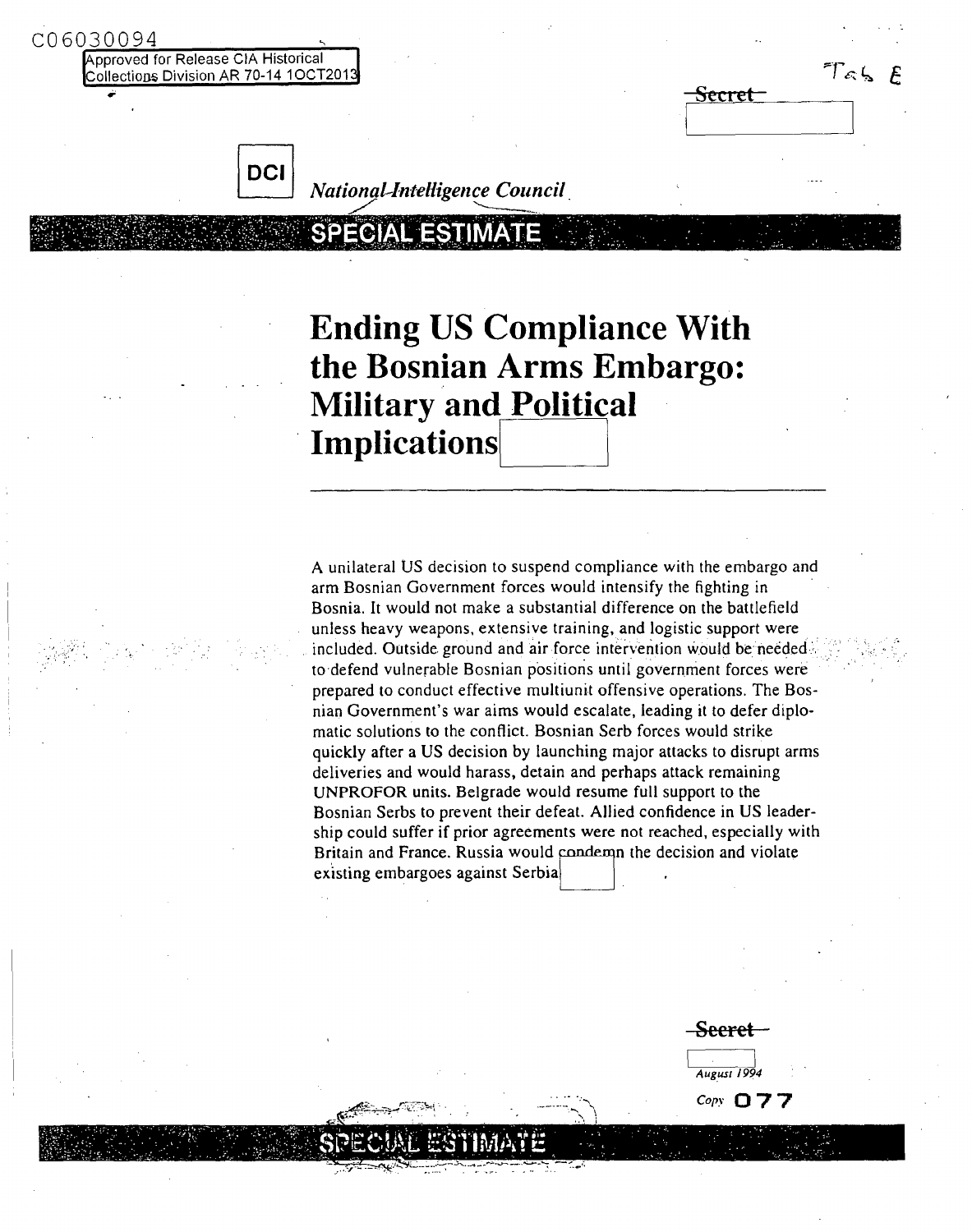## C06030094

#### -See<del>ret</del>

### Scope Note

For purposes of this Estimate, we assume that the United States decides not to enforce the embargo against the Bosnian Government (and presumably Croatia), and that it decides to provide arms and training to Bosnian Government forces. In addition, we define success as a Bosnian Government that can protect itself without UNPROFOR, defend isolated Bosnian enclaves, and seize and control much of the territory allocated to it in the Contact<br>Group plan

#### More Arms for the Bosnian Government

Bosnian Government forces have improved substantially over the last two years and are now better prepared to absorb additional military equipment. For several months, limited amounts of small arms and ammunition from Iran and other Muslim countries have been reaching government forces, but this aid has not been enough to enable them to retake and hold substantial territory now held by the Bosnian Serbs. Without an increased flow of arms, government forces probably could defend only their core areas in northern and central Bosnia against an all-out Bosnian Serb Army (BSA) assault.

A US decision unilaterally to cease enforcement of the arms embargo and supply weapons to Bosnian Government forces would increase the flow and reduce the costs of equipment for the government. Soviet-style weapons, readily available on the world arms market, would be most easily and rapidly integrated by government forces:

• A steady flow of light weaponry and munitions would enable Bosnian Government forces to inflict heavier casualties and regain modest amounts of territory.

Even with additional heavy arms, Bosnian Government forces would continue to be hampered by a general lack of training and an inexperienced leadership that has had difficulty planning and executing large-scale, multiunit, offensive operations:

- We judge that enough heavy weapons to equip six to JO brigades with lOO to 200 tanks, 60 to 100 armored personnel carriers, 200 to 300 heavy artillery pieces over lOO mm, and 25 to 40 multiple rocket launchers would be required to retake significant amounts of territory without weakening current Bosnian Government defenses.
- The Army will require six months to one year of training and logistic support to make effective use of.newtypes of weaponry,' particularly tanks and large-caliber artillery, in large-scale, combined arms, offensive operations

The Bosnian Government's pursuit of its war aims is likely to intensify if the United States begins to supply arms, and it would show even less interest in a diplomatic solution to the conflict. Instead, fighting would escalate as the government sought a military victory. that allowed it to control substantially more territory than allocated in the Contact Group's plan.

#### Bosnian Serb Responses

The Bosnian Serb Army would strike long before large-scale deliveries of arms to

Seeret

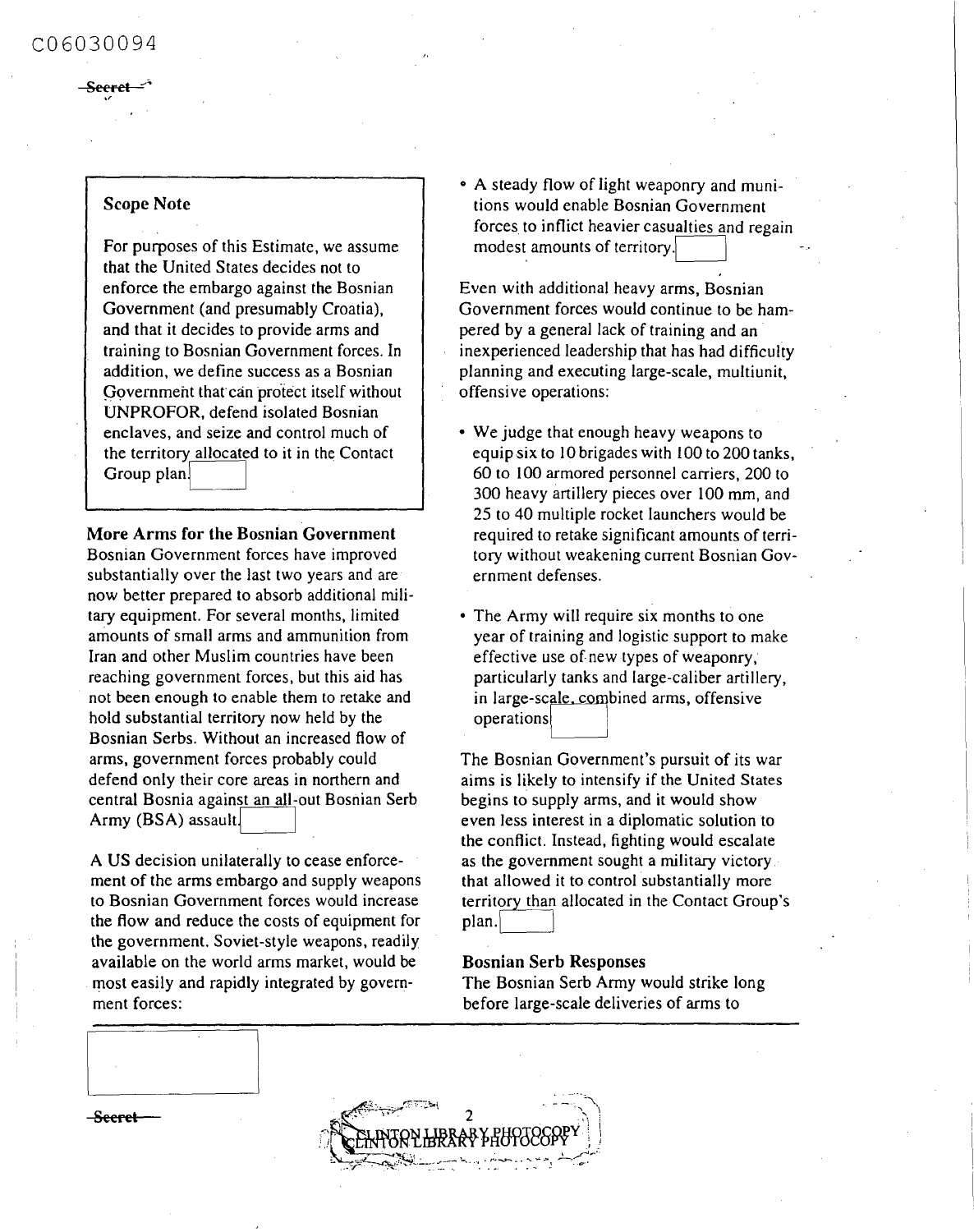**..:..**

Seeret

government forces could be effected. The BSA would attempt to cut off Tuzla and Sarajevo, seize the eastern enclaves, and interdict Bosnian Government lines of communication. It would be unable to destroy the Bosnian Government Army, however.

Remaining UNPROFOR units, especially those isolated in enclaves, would almost certainly be detained by BSA elements seeking human shields against air attacks. Withdrawing UNPROFOR units-including *virtually all the Europeans-would* be harassed and obstructed. Units opting to continue their mis*sion-primarily the Muslim contingents*would be subject to especially violent attacks:

• Europeans would hold the United States responsible for the safe evacuation of European UNPROFOR contingents. US support for UNPROFOR evacuation would require extensive heavy lift, air transport, air cover, and possibly ground troops

If our judgments on Bosnian Serb reactions are correct, outside air and ground forces would be needed to protect eastern enclaves and Sarajevo from BSA attack as well as to secure vital lines of communication to these areas. Their participation would be required until government forces were adequately prepared to conduct large-scale combat operations independently.

#### Regional Spillover

Belgrade probably would not directly intervene simply because the United States lifted its arms embargo. It would, however, abandon efforts to blockade the Bosnian Serbs and allow increased logistic support to them, especially fuel and replacement equipment, to offset improvements in government forces. The Yugoslav Army would intervene if government forces began making substantial gains

Serbia would be unlikely to undertake provocative action in Macedonia while fighting escalated in Bosnia. Greater US involvement in the region, however, could prompt ethnic Albanians in Kosovo to stage an uprising against Serbia and proclaim independence.

Croatia would be crucial to any plan to lift the arms embargo. Croatian support can be had for a price; it will expect compensation in weaponry, increased political and economic assistance from the West, and US help to regain the Krajina. The Croatian Government still would attempt to limit the amount and type of equipment supplied to government forces that could present a long-term threat to Bosnian Croats. Over the longer term, lifting the arms embargo would feed Croat suspicions about Muslim intentions and could further undermine the fragile Croat-Muslim federation:

• In an attempt to prevent or complicate arms shipments via Croatia, Bosnian Serbs might coordinate operations with Krajina Serbs, risking a reopening of the war in Croatia.

#### Impact on Humanitarian Aid

Although many aid agencies will pull out in the event of a US decision to end its arms embargo, enough will remain to service northern and central Bosnia. Aid to that region does not pass through Bosnian Serb-held territory

Delivery of aid to the eastern enclaves and Sarajevo will be problematic. These areas cannot be reached by road; airdrop risks will increase, given the virtual certainty that the' BSA would seek to down aircraft participating in humanitarian relief. Sarajevo would have enough food to survive the winter, thanks to efforts by black marketeers, but would be cut off from electricity and gas:



Secret